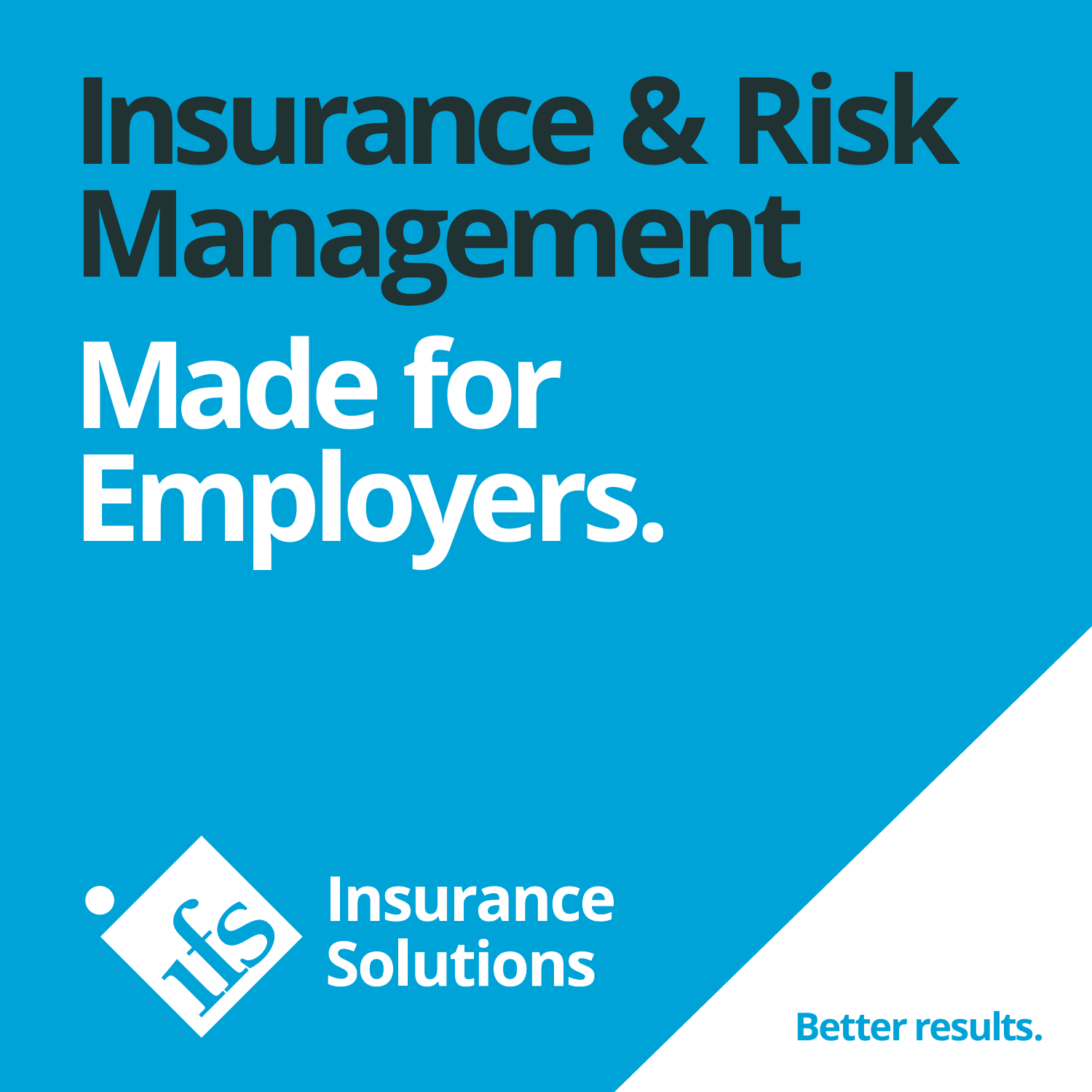## **Does your business have …**

- **›** An Employee Benefit's program that supports your HR strategy, helps you compete for the best talent & meets your EBA obligations?
- **›** A strategy to protect your profits on the loss of a key person?
- **›** Adequate protection for your directors & officers?
- **›** A tailored asset protection program that balances the transfer and retention of risk to optimize expenditure on insurance coverage?
- **›** Protection against the latest emerging risks such as cyber attacks, privacy breaches and criminal activity?
- **›** Access to the right insurance advice and solutions?

**IFS Insurance Solutions can help.**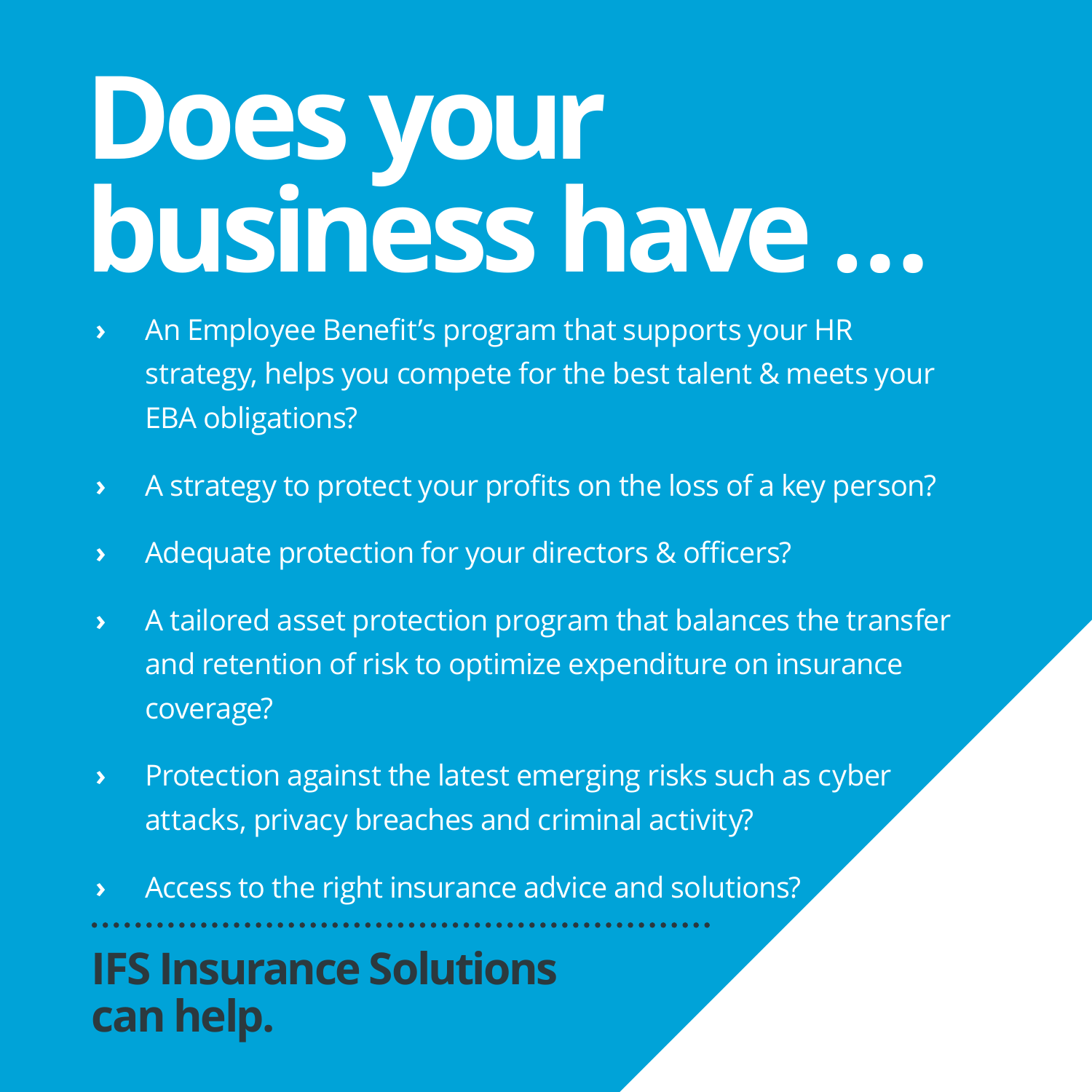### **IFS Insurance Solutions is a leading provider of risk management and insurance broking and consulting services to employers.**

### **Protecting your assets**

Managing exposure to risk, capitalising on opportunities and protecting business and financial assets are critical to the success of every organization. The general insurance market is both volatile and cyclical and requires an experienced partner to engineer an insurance program that aligns to the specific and unique exposures of your organization. Our products and services include:

- **›** Property (Building)
- **›** Business Interruption
- **›** Construction
- **›** General Property
- **›** Motor Fleet
- **›** Products Liability
- **›** Corporate Travel & Personal Accident
- **›** Public Liability Insurance
- **›** Professional Indemnity Insurance
- **›** Cyber Risk and Privacy Insurance
- **›** Insurance Risk Profiling and Gap analysis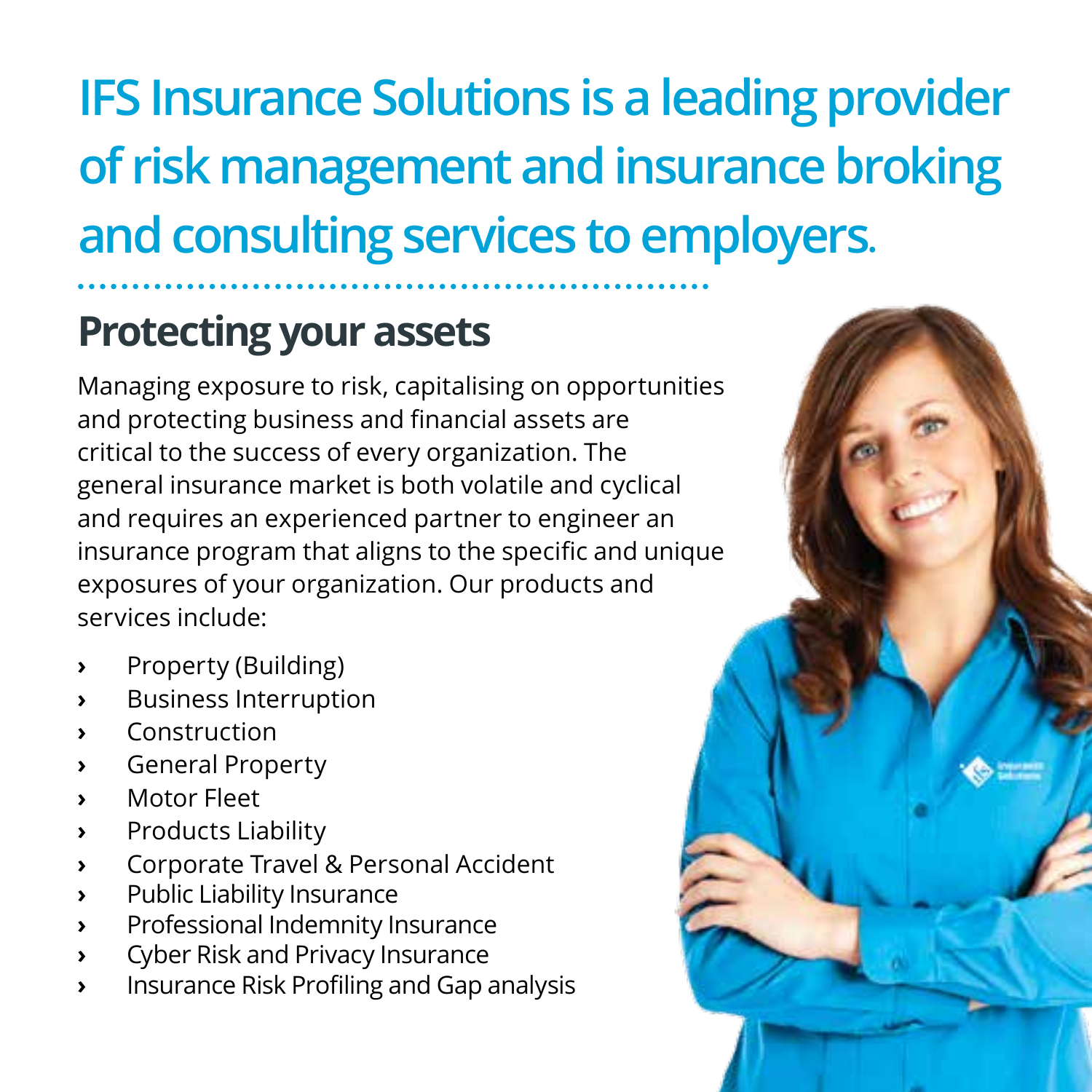## **Protecting your people Better Better**

Talent drives success in business so attracting and retaining the best people as well as protecting and supporting their health, wellbeing and security both here and abroad is paramount. IFS Insurance Solutions can structure an employee benefits program that

- builds your brand as an employer of choice,
- minimises your reputational risk,
- ensures you meet your EBA obligations, and
- supports your employees and their families in the event of death or disability.

## **knowledge**

#### **Better advice**

#### **Better results.**

#### **The buying power to get the best deal**

When you're trying to get the products you need at a fair price, it makes a big difference if you've got buying power to leverage the best possible deal.

IFS Insurance Solutions gives you that power, because we already deliver insurance services to employers, not-for-profit organisations, industry super funds and unions covering millions of members and billions of dollars in assets.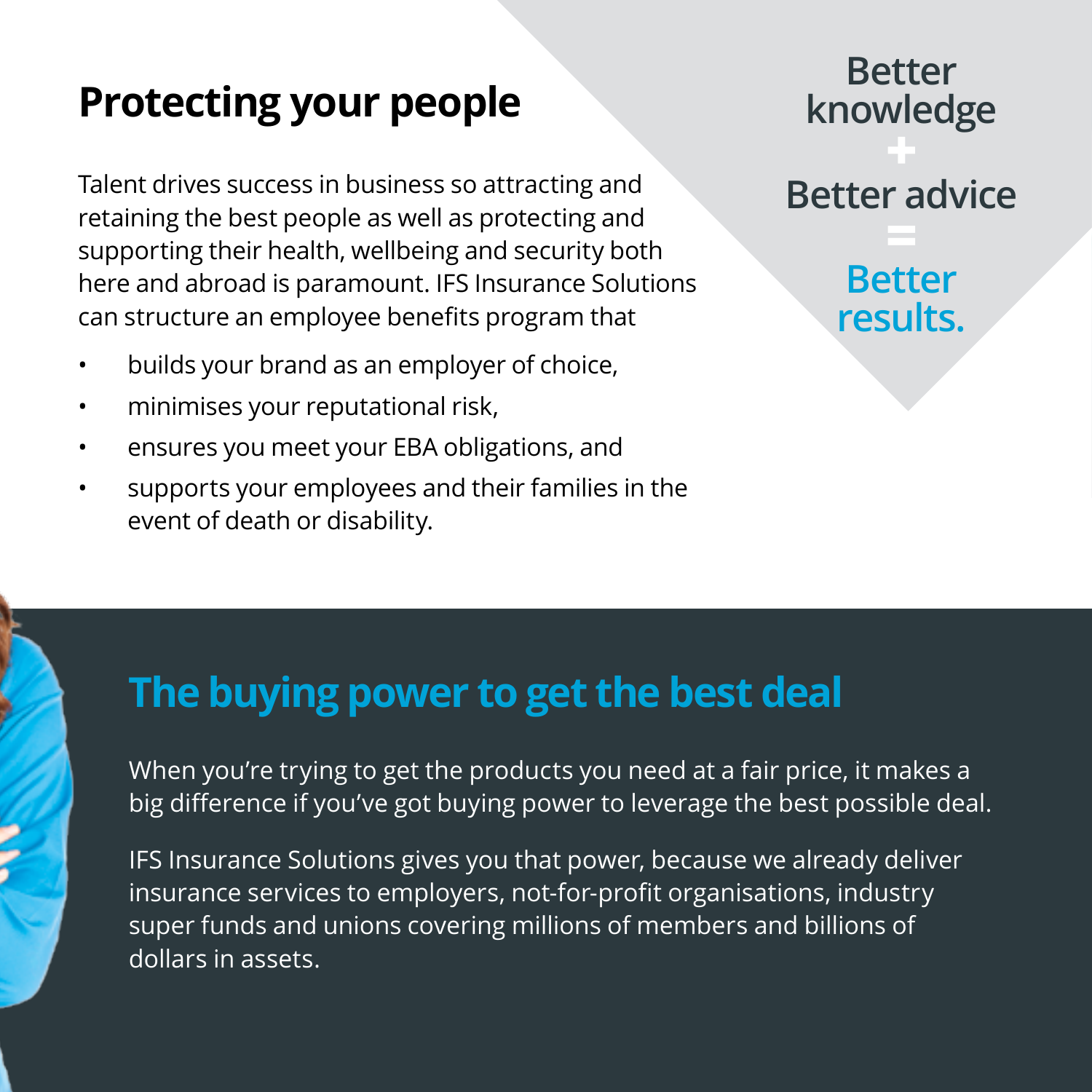

#### **Protecting your leaders**

Are there people in your business whose prolonged absence would have a detrimental impact on profitability? Having a key person insurance plan in place can replace lost revenue, fund the cost of a paid replacement or repay debt if one of your key people dies or becomes disabled.

Working in an environment where responsibilities and accountabilities are challenged by an ever changing legal, regulatory and financial landscape, professional risks are an essential element of any risk management strategy for businesses.

This includes:

- **›** Directors and Officer's liability
- **›** Trustees Liability
- **›** Key person Insurance